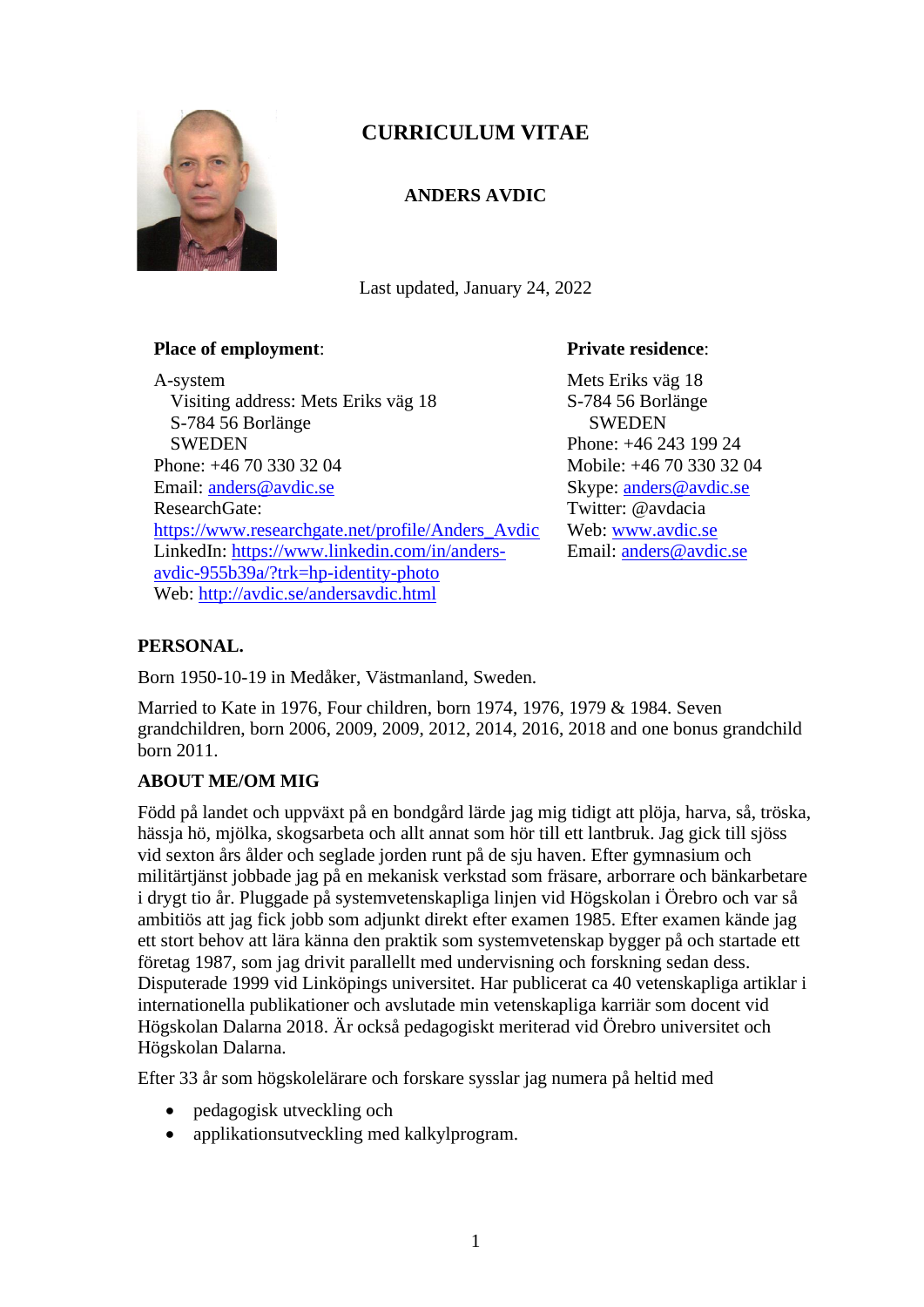## **Pedagogisk utveckling**

Jag utvecklar och ger kurser med focus på aktivt lärande. Mer specifikt: formativ återkoppling, flipped classroom och game development learning.

Jag utvecklar policies och program med focus på pedagogiska aspekter, men även kurser, kursmoment, kursplaner och. övningar/laborationer. Jag genomför även utredningar och forskning om pedagogiska frågor och frågeställningar.

# **Applikationsutveckling med kalkylprogram**

Jag har sedan 1987 utvecklat mer än 150 kalkylprogramapplikationer inom de mest skilda områden, se sista avsnittet i detta dokument. Och det tycker jag fortfarande är väldigt roligt!

# **IN ENGLISH**

After 33 years as university teacher I have now focused on pedagogical development, more specifically active learning approaches like formative feedback, flipped classroom and game development learning.

I develop and teach courses in information systems and Spreadsheet application systems development.

I have developed >150 spreadsheet systems, se Commercial practice on page 14 below.

# **POSITIONS AND EDUCATIONAL BACKGROUND.**

Examiner/Supervisor, Thesis, Systems Analysis programme, Örebro University (2020- 2021 )

Treasurer/kassör, Rädda Barnen Borlänge and Rädda Barnen Dalarna (2020-2022 ) Communicator, SlöjdLab project, Rädda Barnen (2019-2021 ) Pedagogical developer/pedagogisk utvecklare, A-system (2018- ) Associate professor<sup>1</sup> Informatics, Dalarna University (2016-2018) Excellent teaching practitioner, Dalarna University (2015) Assistant Professor Informatics, Dalarna University (2013-2016) Associate Professor<sup>2</sup> Informatics, Örebro University (2013-2014) Particularly qualified teacher in Higher Education<sup>3</sup>, Örebro University (2010) Assistant Professor Informatics, Örebro University (2000-2013) PhD Information Systems, Linköping University (1999) PhLic Information Systems, Linköping University (1995) CEO, A-System Consulting (1987- ) Lecturer Informatics, Örebro University (1985-2000) Bachelor of Systems Analysis, Örebro University, (1985) Program of Systems Analysis, Örebro University (1982-1985)

 $1$  Docent

<sup>2</sup> Bitr. professor

<sup>&</sup>lt;sup>3</sup> Särskilt meriterad lärare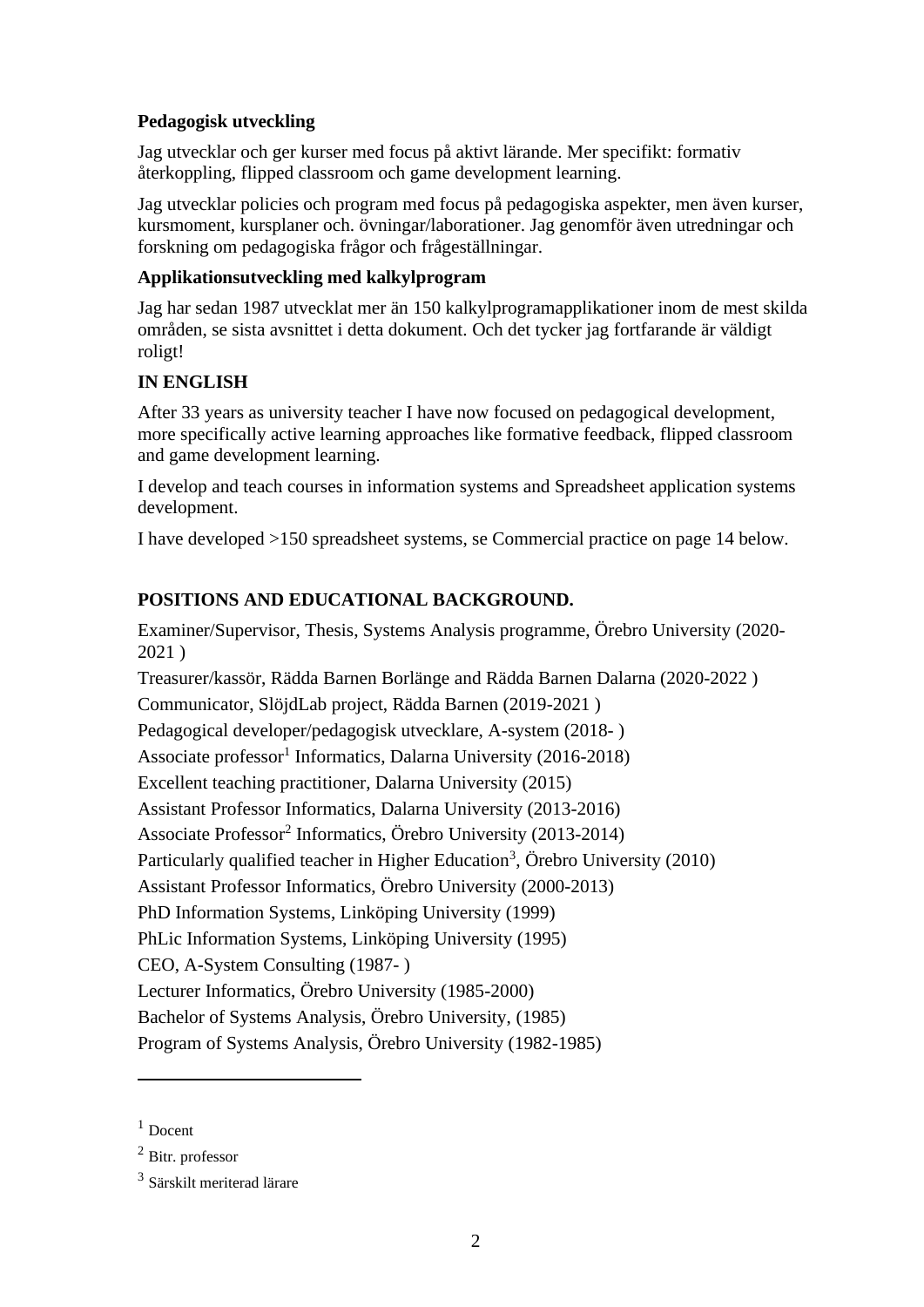National university aptitude test<sup>4</sup>, 2,0 (1982) Mechanic, Sund Emba, Örebro (1972-1985) Army Service, I1, Kungsängen (1971-1972) Lifeguard, Kristinelundsbadet, Köping (1971) Seaman, various employers (1967-1971)

### **LANGUAGE SKILLS** (1 to 5 where  $1 =$  excellent;  $5 =$  poor)

| Swedish | Mother tongue |
|---------|---------------|
| English |               |
| German  |               |
| French  |               |

## **TEACHING (2005-2022 )**

#### **PhD courses:**

Qualitative IS Research Methods, Knowledge Modelling, Contemporary Research, Academic Writing.

#### **MSc courses:**

Contemporary Research, Knowledge Management, Academic Writing, eGovernment, Team Work and Project Management, ICT-based Communication, Research Methodology, Philosophy of Science, Master Thesis.

### **Undergraduate courses:**

Bachelor Thesis, Change and Requirement Analysis, Business Modelling, Research Methodology, Introduction to Informatics and IT, Introduction to eServices, eHealth, IT for Teachers, IT for Business, Spreadsheet Systems Development, End User Computing, Knowledge Management, Data modelling, Scrum and XP.

Various basic, intermediate, and advanced courses in Informatics

### **Business courses, Commercial courses**:

eHealth for medical administrators, Spreadsheet Systems Development, End User Computing.

### **SUPERVISION.**

PhD co-supervision: three PhD students; Mathias Hatakka, Sana Zubair Khan, Asad Abbas

PhLic co-supervision: three PhD students; Fredric Eriksson, Fredrik Karlsson, Ann-Sofie Hellberg

MSc thesis supervision: >70 MSc theses

<sup>4</sup> Högskoleprovet. 2,0 EQ maximum.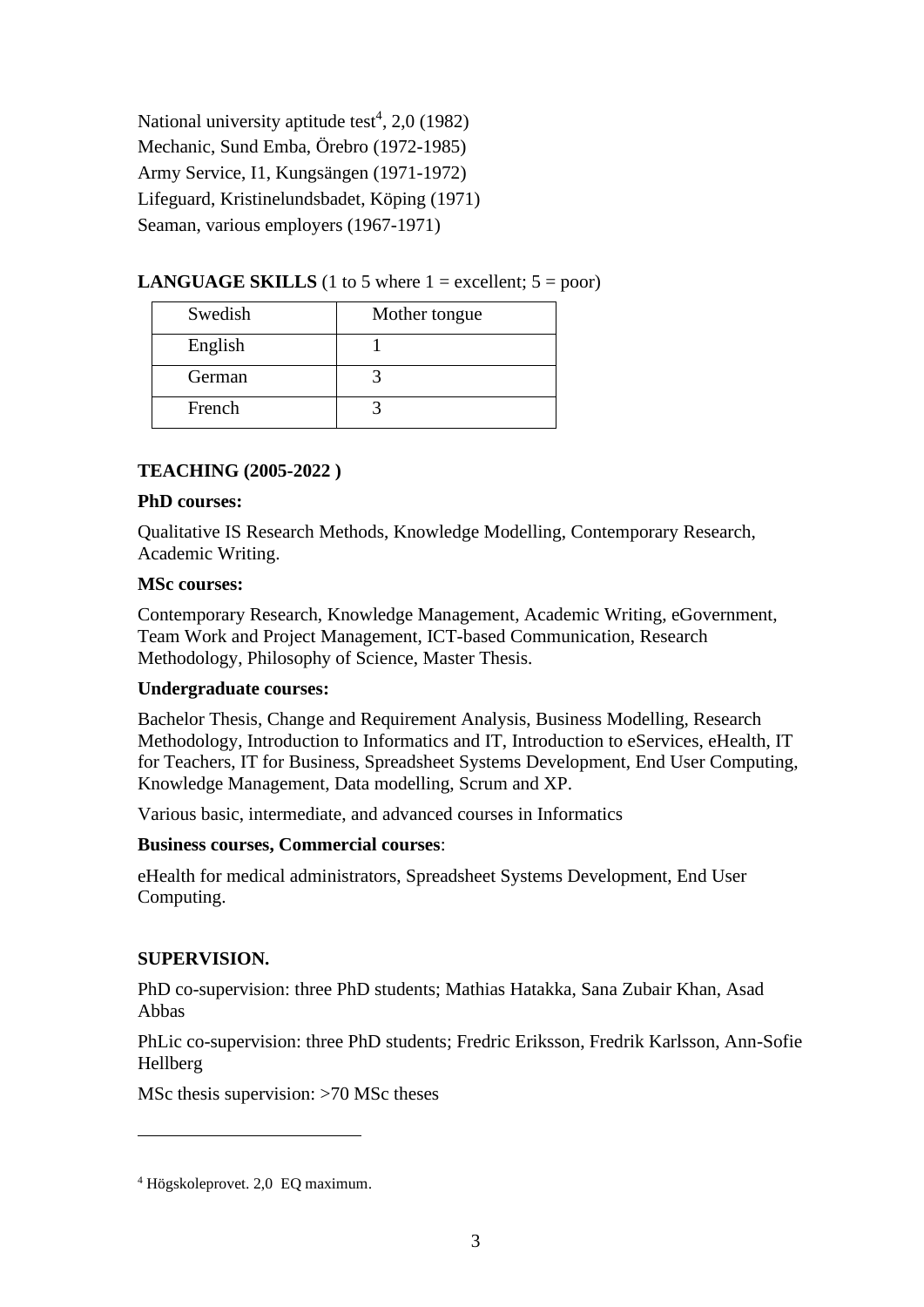BSc thesis supervision:  $> 200$  BSc thesis,

Course in PhD supervision, Örebro University 2009.

### **PRIZES AND AWARDS.**

Second best pedagogical project in Informatics Sweden, SISA 2015. Together with Informatics department, Dalarna University.

Elected "Best teacher" of International Electronic Government Master Programme (2008)

Pedagogical prize Örebro University (1999)

Named Ling (Långan) at King Neptun's line crossing ceremony in the Atlantic (1968)

Junior champion shot put, Västmanland County, Sweden (1965)

# **TEACHING DEVELOPMENT AND ADMINISTRATION.**

Developer of Game Design Based Learning module. Dalarna University (2018)

Member of the committee for inquiry on formative feedback. Dalarna University (2017- 2018)

Member of the assessment board for SISA Pedagogical Prize 2017, Swedish Information Systems Academy (2017).

Pedagogical developer, Dalarna University (2015-2018)

Head of subject in Informatics, Dalarna University (2015-2016)

Coordinator of Pedagogical Lunch, Dalarna University (2015- 2018)

Coordinator of seminars on designing a pedagogical portfolio, Dalarna University. (2014- 2018).

Coordinator of development of pedagogical program in Informatics, Örebro University (2012-2013).

Coordinator of Linnaeus-Palme exchange with Universidad Eduardo Mondlane in Mozambique. (2013-2014).

Member of the assessment board for distinguished teachers in Higher Education<sup>5</sup>, Örebro University (2011-2012).

Member of the steering committee of Higher Vocational Education for Medical Administrators<sup>6</sup>, (2011-2019).

Responsible for the development of a program for English language education for teachers in international courses (2011).

<sup>5</sup> Särskilt meriterad lärare [In Swedish]

<sup>6</sup> YH-utbildning, medicinsk vårdadministratör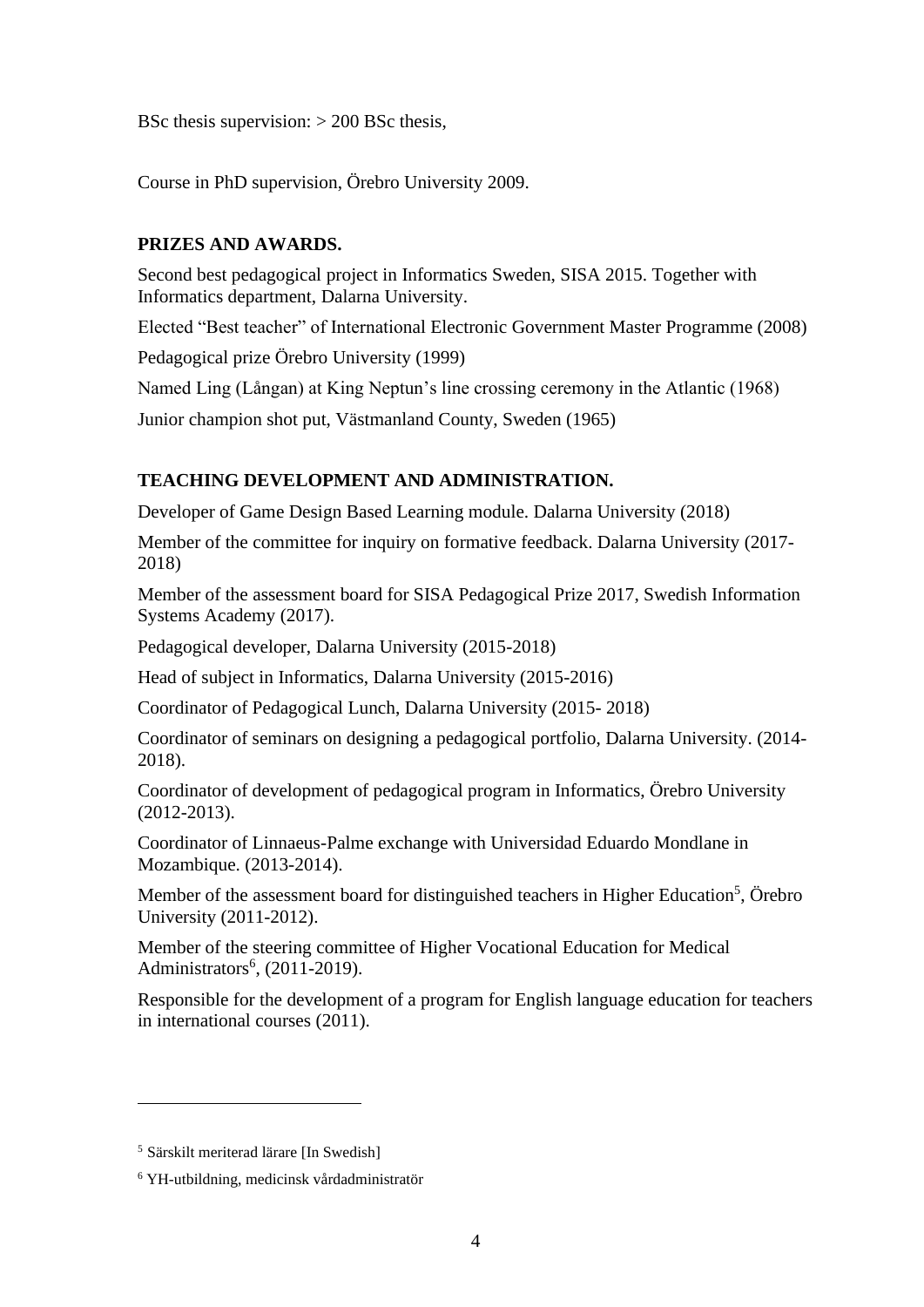Responsible for the development of a policy for internationalization of Örebro University School of Business (2010-2011).

Member of the internationalization committee of Örebro University Business School, (2011- 2014).

Member of the pedagogical committee of Örebro University Business School, (2009- 2012).

Program Manager, Electronic Government Master Programme, (2007-2010).

Development and project manager, distance course IT for teachers Örebro University,  $(2005 - 2010)$ .

Development of BA & Master-level in informatics

Development of Basic courses, based on Problem Based Learning.

Development Basic Course of IT for Teachers, IT for Business.

## **GUEST TEACHER.**

Change analysis, Jiangxi University of Finances and Economics, Nanchang China. (2018)

Research methods in informatics, Jiangxi University of Finances and Economics, Nanchang China. (2018)

IT/IS seminar course for master students in Informatics, Universidad Eduardo Mondlane, Maputo, Mozambique, (2014).

IT & Knowledge Management, Groupe Ecole Superieur de Commerce, Clermont-Ferrand, France, (2005).

Spreadsheet development, Sönderborg Höjskole, Denmark, (1997).

### **RESEARCH AFFILIATION.**

Complex Systems - Microdata Analysis, Dalarna University, (2014-2017).

Informatics, Örebro University, (2004-2014).

ICT4D, Örebro University, (2008-2014).

Research group VITS, Linköping University, (1994 – 2004).

### **RESEARCH AREAS AND PROJECTS.**

Handicraft for children as a social investment/ Slöjd för barn som social investering. Rädda Barnen, Borlänge. (2019-2021)

Game Design Based Learning in Higher Education. School of Technology and Business Studies, Dalarna University. (2018)

Betaltjänster och kontanthantering i glesbygd – Hur gick det? En uppföljningsanalys, In cooperation with Dalarna University and Älvdalen Municipality, Dalarna. (2017 - 2018)

Feedback in Higher Education. School of Technology and Business Studies, Dalarna University (2017-2018)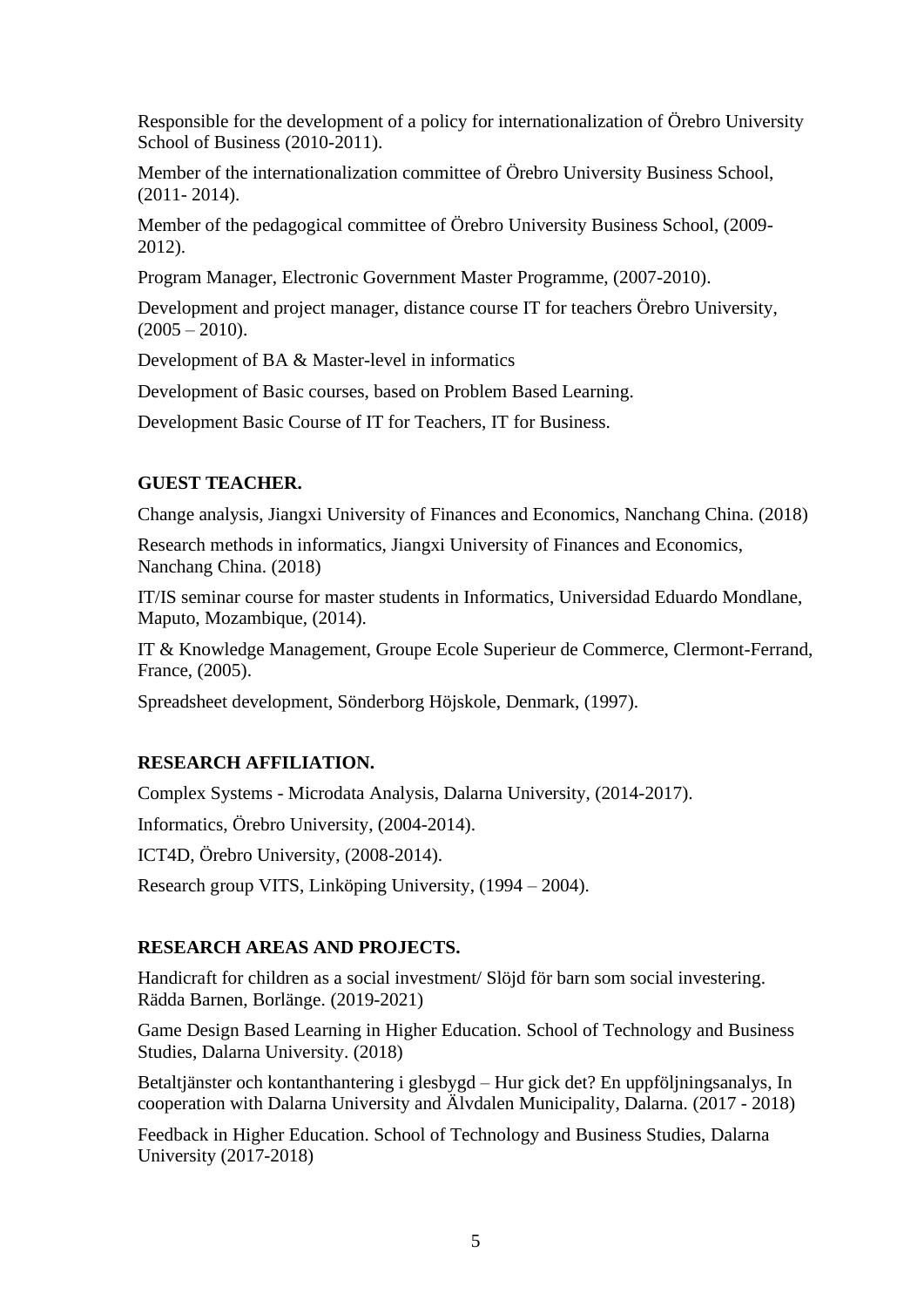Flexible paced study – disabilities and eLearning. Informatics, Dalarna University (2017- 2018)

Course design for transformative learning. In cooperation with PAL. Dalarna University (2016-2019)

Flipped classroom – learning impact of question types. Informatics, Dalarna University (2016)

Learning analytics – individualization of LMS-data. School of Technology and Business Studies, Dalarna University (2015)

Pedagogical development – focusing active learning and effective teaching, School of Technology and Business Studies, Dalarna University (2015-2016)

Flipped classroom – how it affects students' learning strategies. Informatics, Dalarna University. (2014 - 2015).

Betaltjänster och kontanthantering i glesbygd – nulägesanalys, (2014 - 2015). In cooperation with Dalarna University and Dalarna County Administrative Board (Länsstyrelsen).

"Handslag för Örebro" IT in future living, (2012-2013). In cooperation with Örebro University, Örebrobostäder och Fastighetsägarna MittNord.

Regional Digital Agenda, Örebro County Council. (2012-2013).

Digital Agenda Örebro County, project leader (2012) In cooperation with Örebro County Administrative Board and Örebro County Council.

Wikis as knowledge sharing tools (2011- 2013).

Knowledge Management for Rural sustainable development (2011-2013).

Illustrating requirement prioritization (2010-2014).

Internationalization of Swedish Business School. (2010-2013).

Mini laptop and learning. Scientific advisor. In cooperation with IT-gymnasiet. (2009).

How to meet and treat students, Swedish Business School, Örebro University. (2008).

Appropriation in End User Development in Local Government Contexts (2008-2014).

Digital references. In cooperation with Örebro University Library (2007-2009).

eParticipation, an EU Network of Excellence, DemoNet (2006-2007).

End User Computing, Users Systems Development Local systems (various projects 1991- 2014).

Knowledge Management and End User Computing, Knowledge sharing in End User Systems Development (2003- 2005).

Democracy Functions of Information technology (2003).

Knowledge Management and E-learning, Problem Based Learning with WebCT in Higher Education (2004).

Knowledge Management, Information Processing in Manufacturing Companies (2000- 2004).

IT-management i anskaffnings- och implementeringsprocessen, Goal Dialogue - Implementation of ERP-systems. Financed by NUTEK. In cooperation with CMTO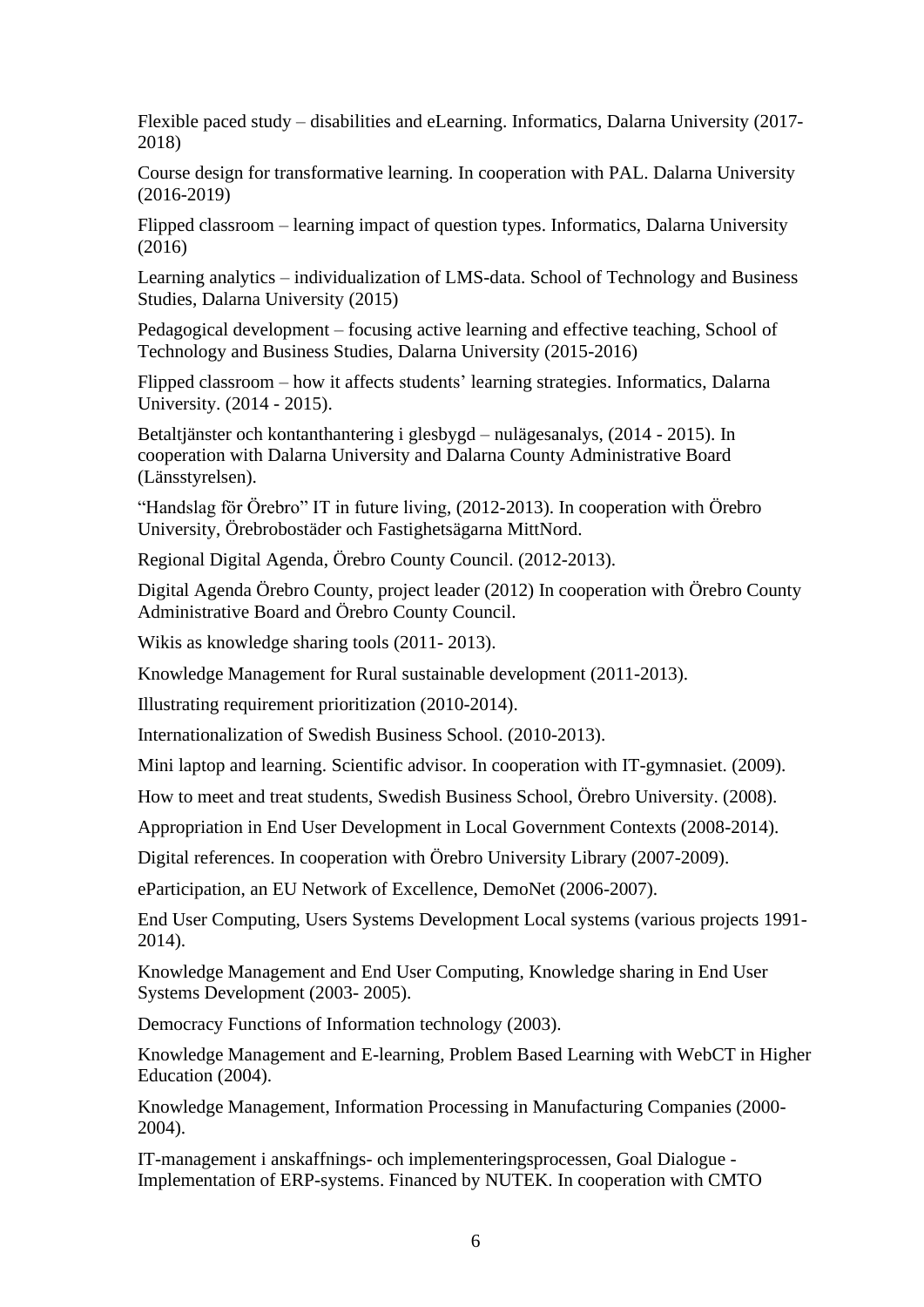Linköping, IVF Industriforskning och utveckling AB i Göteborg & Högskolan i Örebro (2000-2001).

IT-stöd för goda affärer (projektledare), ingick i projektet T-NET, financed by KKfoundation (1997-2001).

## **RESEARCH CONFERENCE ORGANIZATION.**

Scandinavian Workshop on eGovernment (SWEG) 2010 Örebro

## **PUBLICATIONS, PEER-REVIEWED**

**2018f**\_Husnain Ali & Avdic Anders, (2018), Identifying the contemporary status of eservice sustainability research, *Sustainable Development: Concepts, Methodologies, Tools, and Applications*, pp 467-485.

**2018e**\_Abbas, Asad, Avdic, Anders, Xiaobao, Peng, and Ming, Wan (2018). Universitygovernment collaboration for the generation and commercialization of new knowledge for use in industry. Accepted to *Journal of Innovation & Knowledge*.

**2018d**\_Abbas, Asad, Avdic, Anders, Xiaobao, Peng, Zhao, Shuliang and Chong, Ren (2018). Strategic Framework of Collaboration in Knowledge Transfer of High-tech Industries. *"Quality-Access to Success" Journal*, 19(163), pp 74-80.

**2018c**\_Abbas, Asad, Avdic, Anders, Barker, Katherine Chang, Xiaobao, Peng (2018). Knowledge Transfer from Universities to Industry through University Technology Transfer Offices: The case of Anhui province. *Science and Innovation, 14*(2), pp 6-18.

**2018b**\_ Abbas, Asad, Anam, Fatima, Sunguh, Khavwandiza, Avdic, Anders & Zhang, Xuehe (2018), Digital rights management system in China - Challenges and Opportunities. *Journal of Cases on Information Technology (JCIT), 20*(1).

**2018a**\_Avdic, Anders (2018) Second Order Interactive End User Development Appropriation in the Public Sector – Application Development Using Spreadsheet Programs. *Journal of Organizational and End User Computing, 30*(1), pp 82-107.

**2017c**\_Artursson Wissa, Ulrika & Avdic Anders, (2017), Flexible study pace, mental disabilities and e-Learning - perceived problems and opportunities. *Proceedings of 16 th European Conference on e-Learning*, Porto, Portugal, pp 527-534.

**2017b**\_Ali Liaqut & Avdic Anders, (2017), A Knowledge Management Framework for Sustainable Rural Development: the case of Gilgit-Baltistan, Pakistan. *Proceedings of the 16th International Conference on Information & Knowledge Engineering (IKE 17), Las Vegas USA*.

**2017a**\_ Abbas, Asad, Faiz, Ali, Anam, Fatima, & Avdic, Anders (2017), Reasons for the Failure of Government IT Projects in Pakistan: A Contemporary Study *Proceedings of 14th International Conference on Service Systems and Service Management (ICSSSM 2017)*, Dalian, China.

**2016c**\_ Song, Wei, Lin, Chenlu, Avdic, Anders, Forsman, Anders & Åkerblom, Leif (2016), Collaborative Filtering with Data Classification: A Combined Approach to Hotel Recommendation Systems *Proceedings of 25th International Conference on Information Systems Development*, Poland.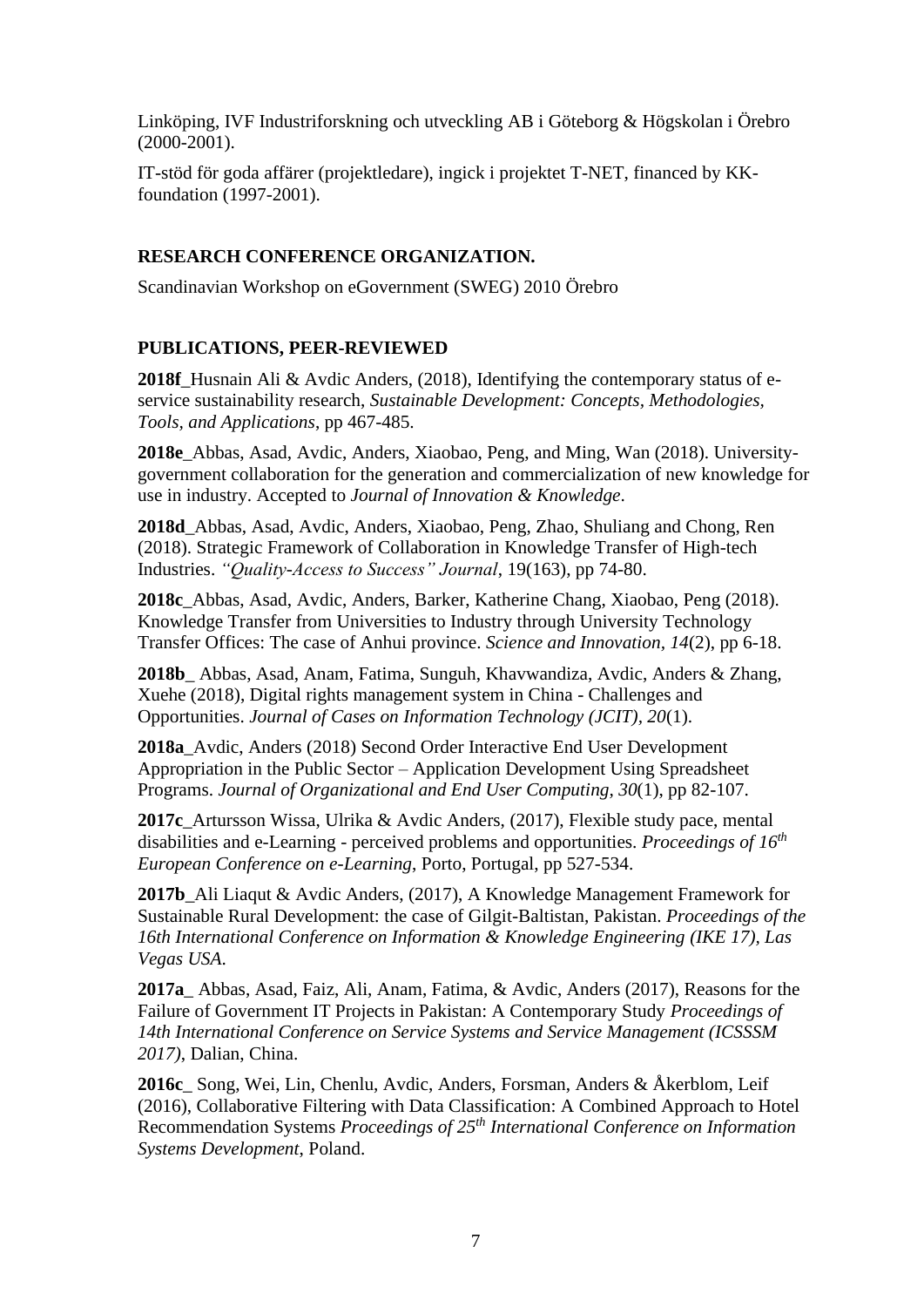**2016b**\_Avdic Anders, Artursson Wissa, Ulrika & Hatakka, Mathias (2016), Socratic Flipped Classroom – What Types of Questions and Tasks Promote Learning? *Proceedings of 15 th European Conference on e-Learning*, Prague, Czech Republic, pp 41-48.

**2016a**\_Joseph, Shaji & Avdic, Anders, (2016), Where do e-Government strategies take the Nordic nations? *Electronic Journal of E-Government, 14*(1), pp 2-16.

**2015d** Avdic Anders & Åkerblom Leif, (2015), Flipped Classroom and Learning Strategies. *Proceedings of 14th European Conference on e-Learning*, Hatfield, UK, pp 41- 49.

**2015c**\_Avdic Anders & Lambrinos Thomas, (2015), Modeling and illustrating requirement prioritization in public e-service development from a value-based perspective. *Electronic Journal of E-Government, 13*(1) pp 1-15.

**2015b**\_Ali Liaqut & Avdic Anders, (2015), A framework for ICT-based knowledge sharing in sustainable rural development: the case of Gilgit-Baltistan, Pakistan. *Electronic Journal of Knowledge Management, 13*(2) pp 103-116.

**2015a**\_Husnain Ali & Avdic Anders, (2015), Identifying the contemporary status of eservice sustainability research, *International Journal of E-Services and Mobile Applications*, 7(3), pp 31-48, July-September 2015.

**2014**\_Avdic Anders, Grönberg Pontus, Olsson Johan & Guerra Riveros Francisco, (2014), Development of a Real-time Formative Feedback Student Response System, *Journal of Network and Innovative Computing,* 2(1), pp 259-268.

**2013**\_Avdic Anders, Grönberg Pontus, Olsson Johan & Guerra Riveros Francisco, (2013), Student and Teacher Response System - Development of an interactive anonymous realtime formative feedback system. *Proceedings of WICT 2013*, Hanoi, Dec 15-18, 2013.

2010b Islam M. Sirajul & Avdic Anders, (2010), Knowledge Management practices in e-Government: A developing country perspective, *Proceedings of ICEGOV 2010*, Beijing, Oct 25-28, 2010, pp 73-78.

**2010a**\_Avdic Anders & Eklund Anders, (2010), Searching Reference Databases - What students experience and what teachers believe that students experience, *Journal of Librarianship and Information Science*, 42(4), pp 224-235. (Featured article, February 2011 of The Informed Librarian Online)

**2009c**\_Hatakka Mathias, Avdic Anders & Grönlund Åke, (2009). Open content use in Bangladesh and Sri Lanka – context flexibility as an enabler for reuse. *Proceedings of SIG Global Development Workshop*, Phoenix, Arizona.

**2009b**\_Avdic Anders, (2009), Spreadsheet End User Development and Knowledge Management, in *Encyclopaedia of Information Science and Technology, Second Edition*, Ed: Koshrow-Pour, Mehdi, Information Science Reference, Hershey, New York, pp 3564- 3572.

**2009a**\_Ericsson Fredrik & Avdic Anders, (2009), Knowledge Management Systems Acceptance, in *Encyclopedia of Science and Technology*, Ed: Koshrow-Pour, M., IRM Press, pp 2368-2376.

**2007b**\_Avdic Anders; Hedström Karin; Rose Jeremy; Grönlund Åke, (2007). Understanding eParticipation: Contemporary PhD eParticipation Research in Europe, Örebro University, DEMO-net,<http://urn.kb.se/resolve?urn=urn:nbn:se:oru:diva-1475> .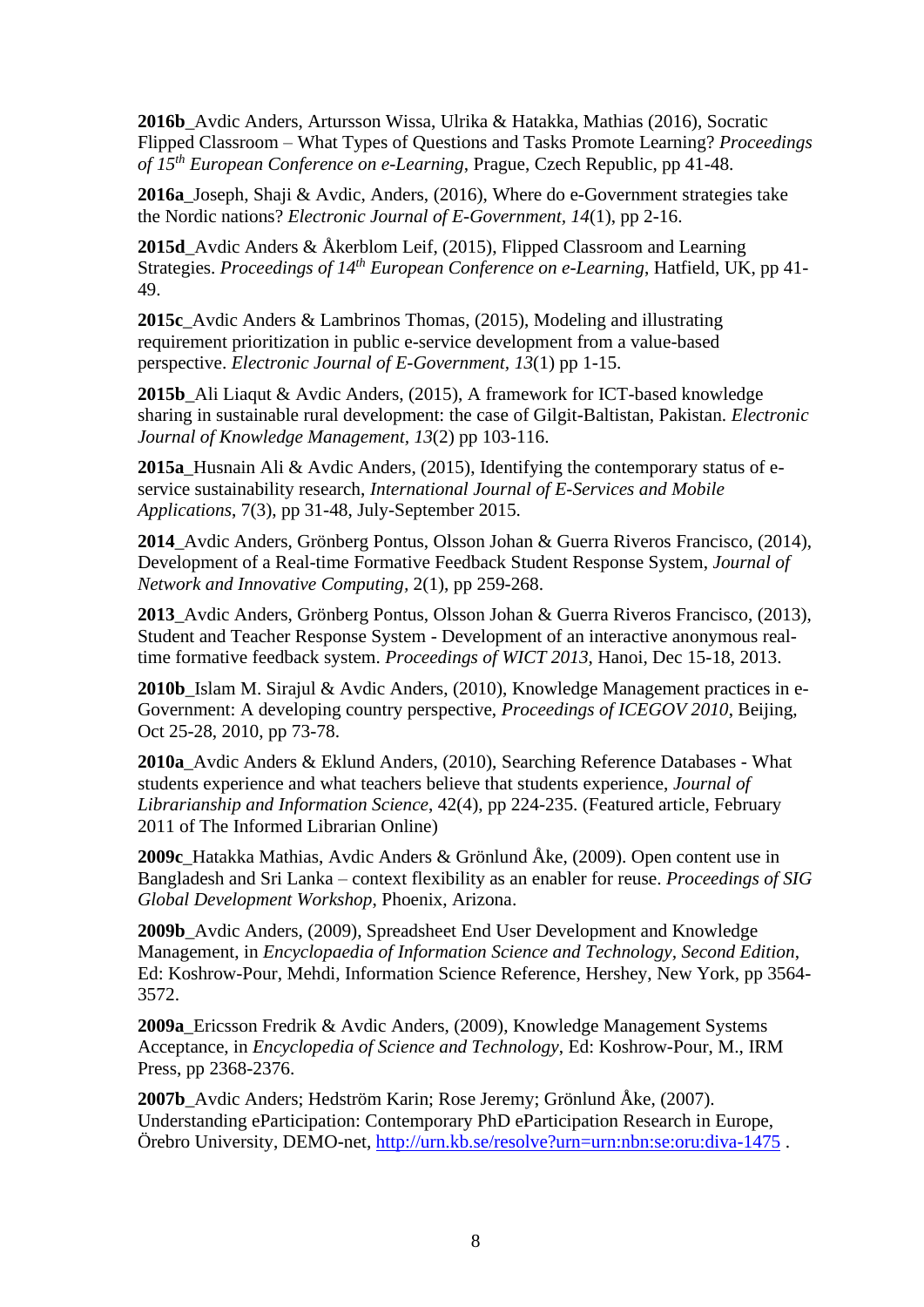**2007a**\_Hatakka Mathias, Avdic Anders & Andersson Annika, (2007), SCORM - From the Perspective of the Course Designer - a Critical Review, *Proceedings 6th European Conference on eLearning, Copenhagen, 2007*.

**2005c**\_Avdic Anders, (2005), Mediability of Knowledge Types – Planning for a Web Based Forum for Knowledge Sharing about End User Development, in *Promote IT 2005 – Proceedings of the Fifth Conference for the Promotion of Research in IT at New Universities and University Colleges in Sweden*, Ed: Bubenko jr, Janis, Eriksson Owen, Fernlund, Hans & Lind Mikael, Studentlitteratur, Lund.

**2005b**\_Avdic Anders, (2005), User Spreadsheet Systems Development, in *Encyclopaedia of Science and Technology*, Ed: Koshrow-Pour, Mehdi, IRM Press.

**2005a**\_Ericsson Fredrik & Avdic Anders, (2005), Knowledge Management Systems Acceptance, in *Encyclopedia of Science and Technology*, Ed: Koshrow-Pour, M., IRM Press, pp 1778- 1782.

**2004b**\_Avdic Anders, (2004), Problem Based Learning with WebCT Discussion Groups in Higher Education, Proceedings ECEL-04, Paris.

**2004a**\_Avdic Anders & Westin Olle (2004) A Local Information Systems Perspective on IT-Artifacts and Learning. Accepted to ALOIS 2004.

**2003e**\_Avdic Anders, (2003), Users and developers – Conditions and effects of User Systems Development, in *Computing Information Technology: The Human Side*, IRM Press.

**2003d**\_Ericsson Fredrik & Avdic Anders, 2003, Knowledge Management Systems Acceptance, in *Knowledge Management: Current Issues and Challenges*, IRM Press.

**2003c**\_Lidén Gunnar & Avdic Anders, (2003), Democracy Functions of Information Technology, in *Proceedings HICSS, Hawaii, 2003*.

*2003b*\_Avdic Anders, (2003), User and Developer -User Systems Development Using a Spreadsheet Program, *Issues & Trends of Information Technology Management in Contemporary Organizations Vol 1,* Idea Group Publishing, 161-170.

**2003a**\_Ericsson Fredrik & Avdic Anders, (2003), Knowledge Management Systems Acceptance, *Issues & Trends of Information Technology Management in Contemporary Organizations Vol 1, Idea Group Publishing, pp 39-51.* 

**2002c**\_Avdic Anders, (2002), User and Developer -User Systems Development Using a Spreadsheet Program, in *Proceedings IRMA, Seattle, 2002*.

**2002b**\_Ericsson Fredrik & Avdic Anders, (2002), Framework of Knowledge Management Systems Acceptance, in *Proceedings IRMA, Seattle, 2002*.

**2002a**\_Ericsson Fredrik & Avdic Anders, (2002), Information technology and knowledge acquisition in manufacturing industries, *Knowledge management in the sociotechnical world,* Springer Verlag.

2001b Axelsson Karin & Avdic Anders (2001) IT management during Acquisition of ERP-systems – Experiences from Goal Dialogues at two Companies, in Remenyi D, Brown A (Eds., 2001) *Proceedings of the 8th European Conference on IT Evaluation* Oxford.

**2001a**\_Avdic Anders, (2001), Användare och utvecklare – Om anveckling med kalkylprogram, in (ed.: Olsson Bertil) *Användarperspektivet,* Vinnova rapporter VR 2001:18. [In Swedish]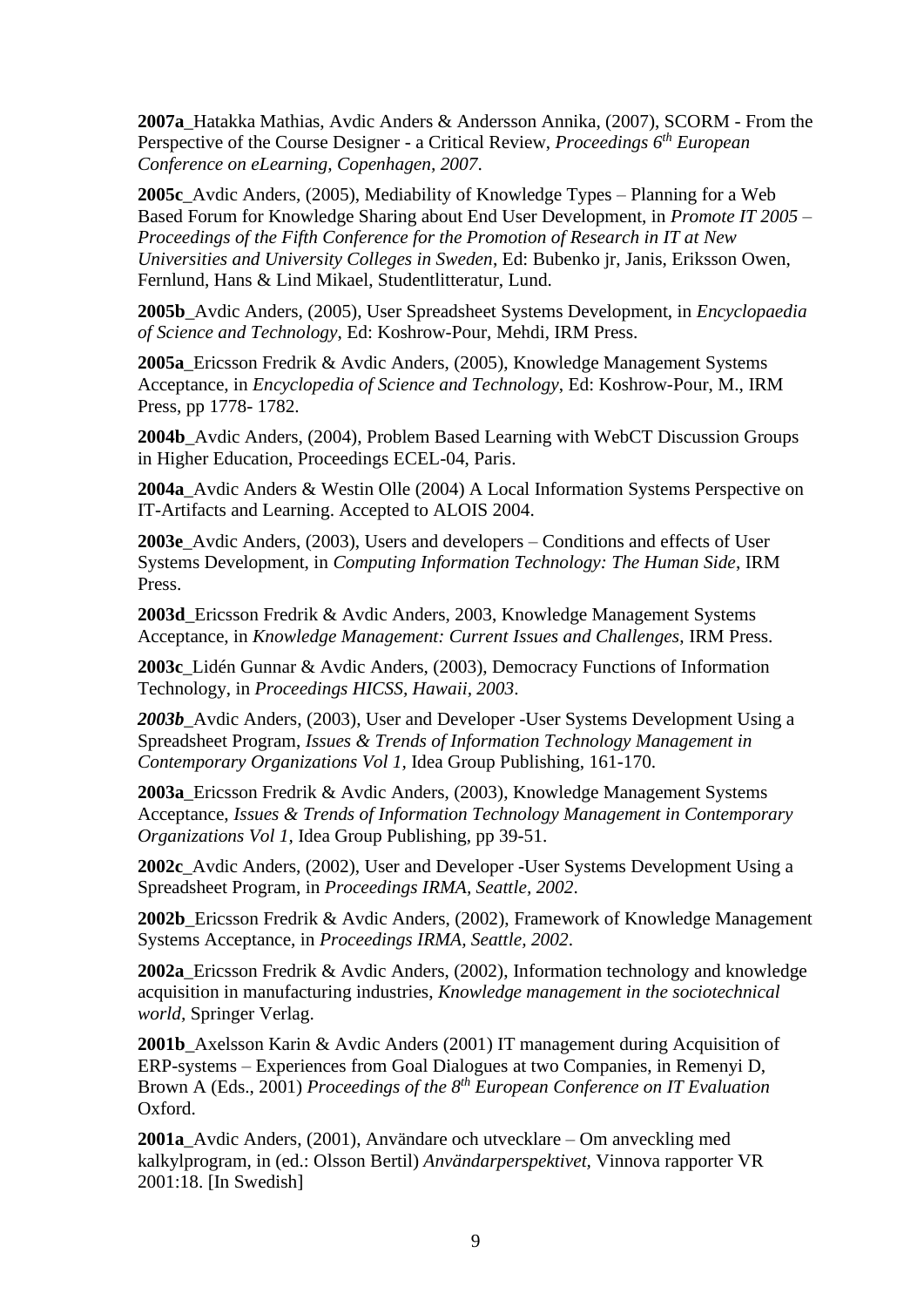**1999**\_Avdic Anders, (1999) *Användare och utvecklare – om anveckling med kalkylprogram*, Dissertation, Linköping University. [In Swedish]

**1995**\_Avdic Anders, (1995) *Arbetsintegrerad systemutveckling med kalkylprogram*, Licentiate thesis, Linköping University. [In Swedish]

# **SOFTWARE.**

Avdic Anders & Svensson Elisabeth (2007) *Svensson's method*, <http://avdic.se/svenssonsmetod.html>

## **WORKING PAPERS.**

Avdic Anders, Gåfvels Margareta, Jönsson Monika, Thor Ingela & Öhman Unni. (2021) SlöjdLab för integration, delaktighet och hållbarhet. Rädda Barnen Borlänge. Available at [https://avdic.se/onewebmedia/Avdic%20et%20al%202021%20Sl%C3%B6jd%20f%C3%](https://avdic.se/onewebmedia/Avdic%20et%20al%202021%20Sl%C3%B6jd%20f%C3%B6r%20integration,%20delaktighet%20och%20h%C3%A5llbarhet.pdf) [B6r%20integration,%20delaktighet%20och%20h%C3%A5llbarhet.pdf](https://avdic.se/onewebmedia/Avdic%20et%20al%202021%20Sl%C3%B6jd%20f%C3%B6r%20integration,%20delaktighet%20och%20h%C3%A5llbarhet.pdf)

Andersson Mats, Artursson-Wissa Ulrika, Avdic Anders, Oom Gartman Ulf & Skogsbergs Anna (2018) Formativ feedback i högre utbildning – Inventering, förslag och organisatorisk implementering. Akademin Industri och samhälle, Högskolan Dalarna.

Avdic Anders (2018) Förändringsanalys– en översikt. Högskolan Dalarna.

Avdic Anders (2015) Nominering till SISAs pedagogiska pris 2015 – Flippad informatik: Införande och uppföljning av flipped classroom-pedagogik i informatikundervisning. Submitted to SISAs annual conference in Lund 2015. Awarded second best pedagogical project. Available at<http://avdic.se/rapporter%20och%20artiklar.html>

Avdic Anders (2015) Informatik och vetenskap – en inventering. Högskolan Dalarna. Available at<http://avdic.se/rapporter%20och%20artiklar.html>

Rosendahl Hans & Avdic Anders (2015) Mentometerknappar – formativ feedback och bedömning, Akademin för Industri & Samhälle, Högskolan Dalarna. Presented at NGL 2015, November 2015.

Asad Abbas, Ali Faiz & Anders Avdic, (2014). Reasons for failure of government IT projects in Pakistan: A Contemporary Study. Submitted to Information & Communication Technologies and Development Conference 2015. Nanyang Technological University, Singapore.

Avdic, Anders (2013). Pedagogiskt program för informatik. Handelshögskolan, Örebro universitet. Available at<http://avdic.se/rapporter%20och%20artiklar.html>

Avdic Anders & Joseph Shaji, (2012), Digitaliseringens problem och möjligheter – Erfarenheter och omvärldsanalys. Örebro University. Available at <http://avdic.se/rapporter%20och%20artiklar.html>

Avdic, Anders (2010). The Qualitative research Method Approach. Örebro University Business School, Örebro University. Available at <http://avdic.se/rapporter%20och%20artiklar.html> **DOI:** 10.13140/RG.2.2.32421.91365

Avdic Anders, (2006), Knowledge sharing and deliberation using a spreadsheet program – two examples from a city planning department, Presented at Research seminar in Informatics, Örebro Nov-2006.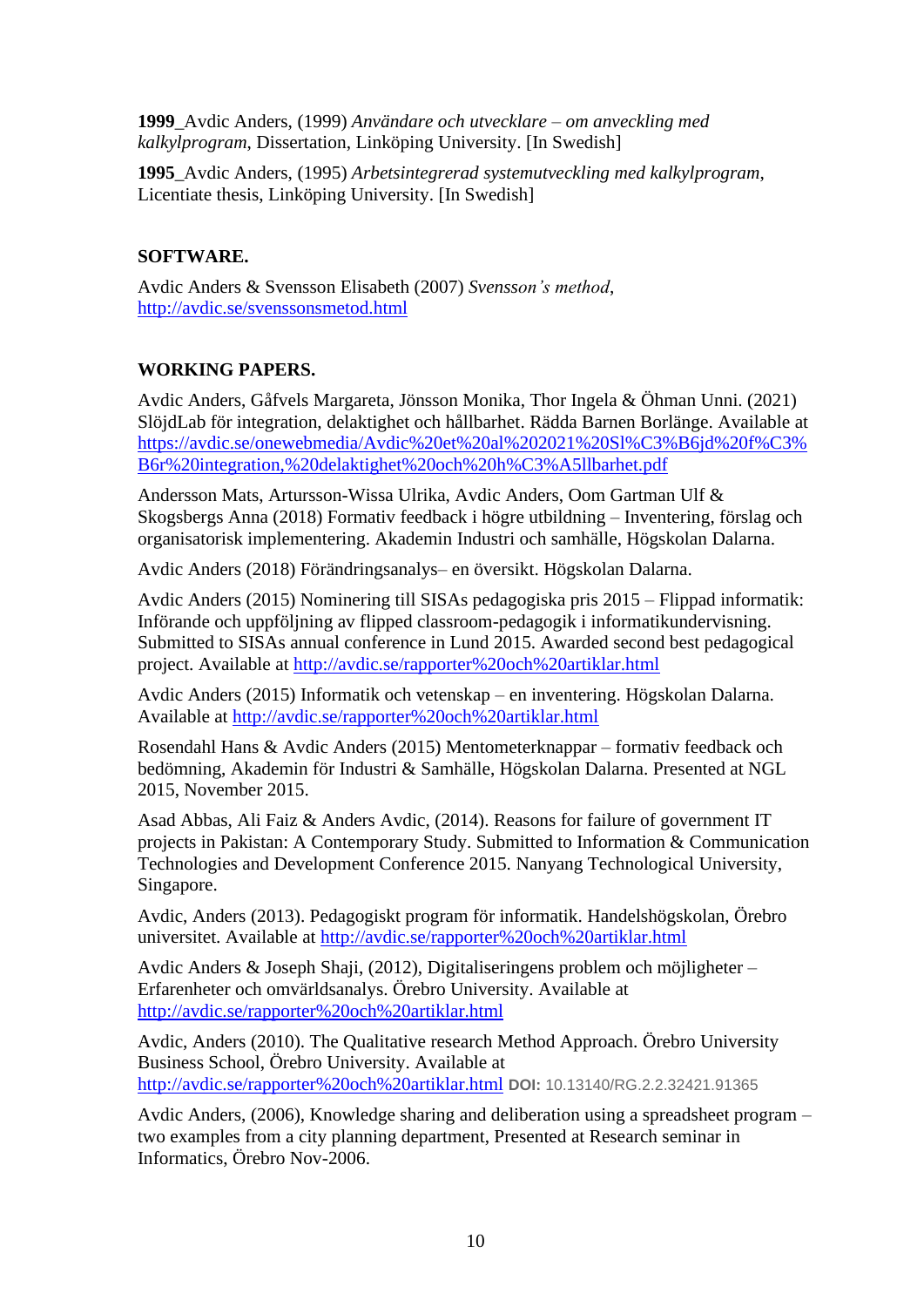Avdic Anders (2005) Exploring Knowledge Mediability to Support End User Spreadsheet Development, *International week research seminar*, Groupe Ecole Superieur de Commerce, Clermont-Ferrand.

Westin Olle, Avdic Anders & Roberts Hanno, (2005), "Lookin' for a reason: local knowledge and the changing of control practices", ENROAC05, Antwerp.

Avdic Anders, (2005), "Pedagogik för växande människor", in (ed Hultman Claes & Frankelius Per) *Swedish Business School – En analys, en idé, en vision, ett förslag, en uppgift och en möjlighet*, p 136-144, Örebro universitet. [In Swedish]

Avdic Anders, (2003), Local Systems and Budgeting, Presented at Promote IT, KKfoundation, Visby May-2003

Avdic Anders & Westin Olle, (2002), "Local Information Systems and Learning", Örebro University.

Axelsson Karin, Avdic Anders, Goldkuhl Göran, Kökeritz Paula & Lagerholm Barbro, (2001), "IT-management i anskaffnings- och implementeringsprocessen – Resultat från två fallstudier", *CMTO Research Papers 2001:01,* Linköping University. [In Swedish]

Ericsson Fredrik & Avdic Anders (2001) IT-stöd för goda affärer – Slutrapport. Institutionen för ekonomi, statistik och ADB, Högskolan i Örebro. [In Swedish]

Ericsson Fredrik & Avdic Anders, (2000), "Information Technology and Knowledge Acquisition in Manufacturing Companies", *Working Paper No. 7, 2000,* Örebro University.

Avdic Anders, (1995), Redovisning av studier rörande arbetsintegrerad systemutveckling med kalkylprogram – Studie 0-3, Örebro University. [In Swedish]

### **PREZIS**

Avdic Anders & Artursson Wissa Ulrika (2017) Flexible study pace, mental disabilities and e-Learning - perceived Problems and Opportunities. [http://prezi.com/ttrjnsjjr30s/?utm\\_campaign=share&utm\\_medium=copy](http://prezi.com/ttrjnsjjr30s/?utm_campaign=share&utm_medium=copy)

Avdic Anders (2017) Den röda tråden. [http://prezi.com/vhy58icpkpnv/?utm\\_campaign=share&utm\\_medium=copy](http://prezi.com/vhy58icpkpnv/?utm_campaign=share&utm_medium=copy)

Avdic Anders & Forsman Anders (2015) Betaltjänster och kontanthantering. [http://prezi.com/5fgztt27txlz/?utm\\_campaign=share&utm\\_medium=copy](http://prezi.com/5fgztt27txlz/?utm_campaign=share&utm_medium=copy)

Avdic Anders (2015) Formativ feedback och bedömning. [http://prezi.com/39dqst8qfcgk/?utm\\_campaign=share&utm\\_medium=copy](http://prezi.com/39dqst8qfcgk/?utm_campaign=share&utm_medium=copy)

Avdic Anders (2015) Flipped classroom & studenters lärstrategier. [http://prezi.com/ulw](http://prezi.com/ulw-uryzedyb/?utm_campaign=share&utm_medium=copy)[uryzedyb/?utm\\_campaign=share&utm\\_medium=copy](http://prezi.com/ulw-uryzedyb/?utm_campaign=share&utm_medium=copy)

Avdic Anders (2014) Formativ återkoppling. [http://prezi.com/e0jqaqm0nyyp/?utm\\_campaign=share&utm\\_medium=copy](http://prezi.com/e0jqaqm0nyyp/?utm_campaign=share&utm_medium=copy)

Avdic Anders (2013) Appropriering med EUD i offentlig sektor. [http://prezi.com/fu6srb](http://prezi.com/fu6srb-p6wl-/?utm_campaign=share&utm_medium=copy)[p6wl-/?utm\\_campaign=share&utm\\_medium=copy](http://prezi.com/fu6srb-p6wl-/?utm_campaign=share&utm_medium=copy)

Avdic Anders & Joseph Shaji (2013) Digital Agenda - erfarenheter och omvärldsanalys. [http://prezi.com/9qdmerp395vy/?utm\\_campaign=share&utm\\_medium=copy](http://prezi.com/9qdmerp395vy/?utm_campaign=share&utm_medium=copy)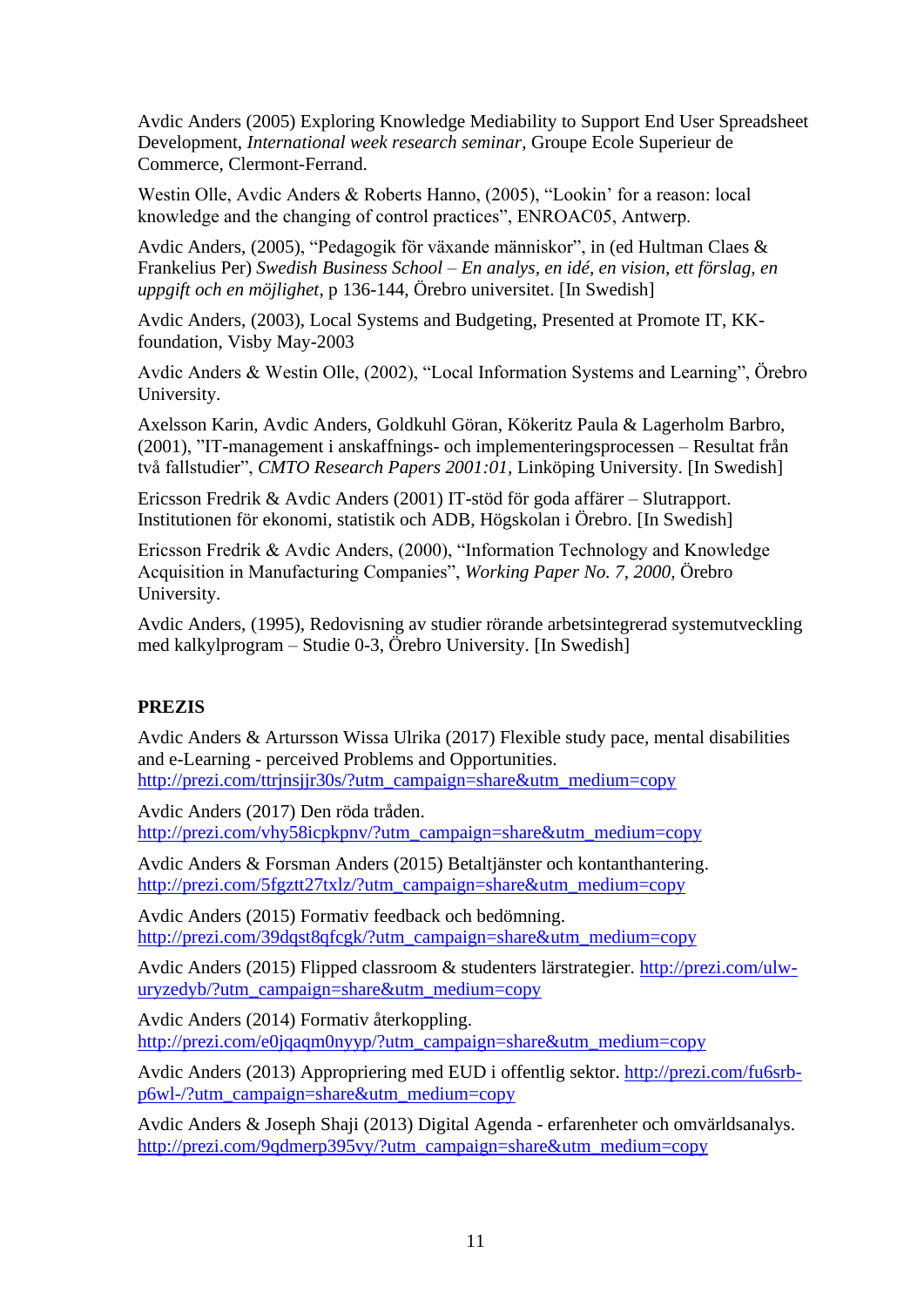Avdic Anders (2012) Pedagogisk grundsyn. [http://prezi.com/kwaghfgwt3sb/?utm\\_campaign=share&utm\\_medium=copy](http://prezi.com/kwaghfgwt3sb/?utm_campaign=share&utm_medium=copy) 

# **KAHOOTS**

Avdic Anders, Skogsbergs Anna, Oom Gartman Ulf, Artursson Wissa Ulrika & Andersson Mats (2017) *Feedback*. Presentation of pedagogical project, Dalarna University. #feedback

Avdic Anders (2017) *Akademisk rapportskrivning*. Informatics, Dalarna University. #rapport #akademi

Avdic Anders (2017) *Generiska kunskaper*. Consensus, Örebro. #generiska kunskaper

## **PROGRAM COMMITTEES.**

European Conference on eLearning, ECEL 2005 Amsterdam, ECEL 2006 Winchester, ECEL 2007 Copenhagen, ECEL 2008 Cyprus, ECEL 2009 Bari, ECEL 2010 Porto, ECEL 2011 Brighton, ECEL 2012 Groningen, ECEL 2013 Sophia Antipolis, ECEL 2014 Aalborg, ECEL 2015 Hatfield, ECEL 2016 Prague, ECEL 2017 Porto, ECEL 2018 Aten.

International Conference on Mobile, Hybrid, and On-line Learning, 7th eLmL 2015 Lisbon, 8th eLmL 2016 Venice, 9th eLmL 2017 Nice, 10th eLmL 2018 Rome.

International Conference on Computer Supported Education, CSEDU 2009 Lisbon, 2010 Valencia, 2011 Noordwijkerhout, 2012 Porto, 2013 Aachen, 2014 Barcelona, 2015 Lisbon, 2016 Rome, 2017 Porto, 2018 Funchal.

Promote IT Skövde 2002, Visby 2003, Karlstad 2004, Borlänge 2005

### **REVIEWING.**

Journal of Information. Technology and People. (ITP)

Electronic Journal of Knowledge Management. (EJKM)

Journal of Information Technology for Development. (JITD)

Interactive Learning Environments. (ILE)

European Conference on Information Systems. (ECIS)

Encyclopaedia of Science and Technology, IRM Press.

European Journal of Information Systems. (EJIS)

Opponent, licentiate thesis seminar, Terese Stenfors-Hayes, "Implementing Knowledge Management Principles in Higher Education", Department of Computer and Systems Sciences, Stockholm University and Royal Institute of Technology, April 2005.

### **TALKS.**

"Flexible study pace, mental disabilities and e-Learning - perceived problems and opportunities". ECEL 2017, Porto, Portugal, October 2017.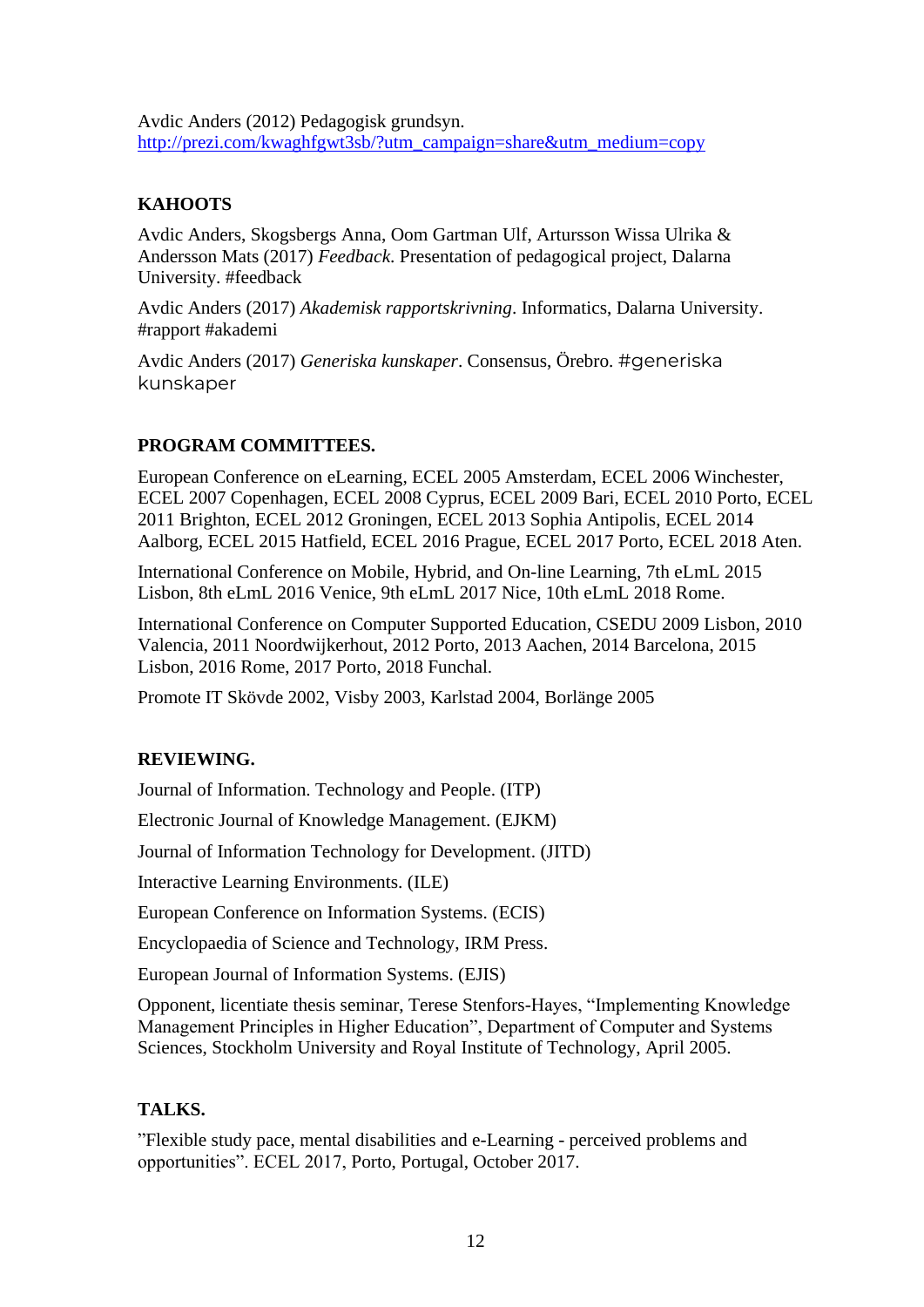"Socratic Flipped Classroom – What Types of Questions and Tasks Promote Learning?", ECEL 2016, Prague, Czech Republic. October 2016.

"Smartare examination - nya pedagogiska grepp", Omvårdnadsämnet, Högskolan Dalarna, September 2017.

"Formativ återkoppling med IT-stöd", NGL 2015, Högskolan Dalarna, November 2015.

"Webbaserade verktyg för formativ återkoppling", Akademiutbildningsdag, Dalarna University, November 2015.

"Flipped Classroom and Learning Strategies", ECEL 2015, Hatfield UK, October 2015.

"Flipped classroom – Hur påverkas studenters lärstrategier?", Pedagogiskt erfarenhetsutbyte, Dalarna University, April 2015.

"Forskning om formativ återkoppling med Student Response System (SRS)", PILseminarium, Örebro University, June 2014.

"Erfarenheter av internationalisering inom högre utbildning", Rotary, Katrineholm, August 2013.

"Pedagogical qualification", Mathematical unit, Örebro University, June 2013.

"Digitaliseringens problem och möjligheter – Erfarenheter av arbetet med Digital Agenda", Swedish Transport Agency, Örebro, April 2013.

"Erfarenheter av internationalisering inom högre utbildning", Odd Fellow, Katrineholm, March 2013.

"Digitaliseringens problem och möjligheter – Erfarenheter och omvärldsanalys", National Conference on Digital Agenda, Örebro, November 2012.

"Pedagogical qualification", Course: Pedagogics in Higher Education, Örebro University, November 2012.

"Mobile phones and educational feedback", e-lunch with ICT- pedagogues, Örebro University October 2012.

"On using mobile phones for instant feedback during lectures", The annual pedagogical conference, Örebro University, May 2012.

"Basic pedagogical perspective", Swedish librarians annual meeting STÖR, Örebro University, May 2012.

"Expectations and learning", The annual pedagogical conference, Örebro University, October 2011.

"Wikis and Knowledge Sharing", University Eduardo Mondlane, Maputo, February 2011.

"Basics of Knowledge Management", University Eduardo Mondlane, Maputo, February 2009.

"Ideas about use of Blackboard and design of a digital course space", Mini conference on Blackboard, Örebro University, January 2009.

"Exploring Knowledge Mediability – to Support End User Spreadsheet Development", International week research seminar, Groupe Ecole Superieur de Commerce, Clermont-Ferrand, 2005.

"Problem Based Learning in Higher education", Business students' forum, Örebro University, 2004.